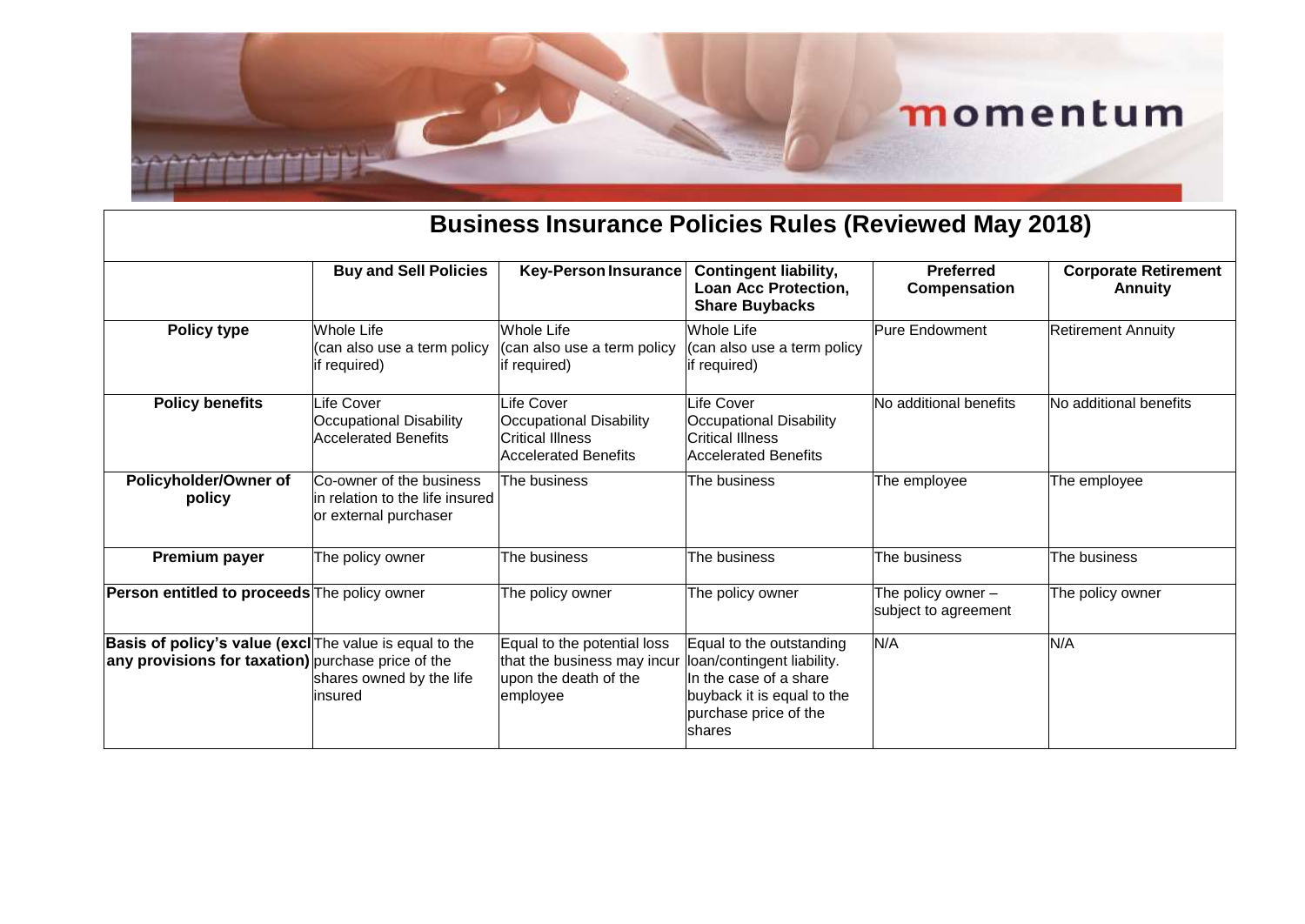|                                                          | <b>Buy and Sell Policies</b>                                                                                                        | <b>Key-Person Insurance</b>                                                                                                                                                                                                                                                                                                                  | <b>Contingent liability,</b><br>Loan Acc Protection,<br><b>Share Buyback</b>     | <b>Preferred</b><br>Compensation                                                                                                                             | <b>Corporate Retirement</b><br><b>Annuity</b>                                                                                                                                                                                                                              |  |
|----------------------------------------------------------|-------------------------------------------------------------------------------------------------------------------------------------|----------------------------------------------------------------------------------------------------------------------------------------------------------------------------------------------------------------------------------------------------------------------------------------------------------------------------------------------|----------------------------------------------------------------------------------|--------------------------------------------------------------------------------------------------------------------------------------------------------------|----------------------------------------------------------------------------------------------------------------------------------------------------------------------------------------------------------------------------------------------------------------------------|--|
| <b>Supporting documents</b>                              | Buy and sell agreement                                                                                                              | Resolution or minutes of<br>meeting                                                                                                                                                                                                                                                                                                          | Contingent liability or loan<br>account protection or<br>share buyback agreement | Preferred compensation<br>agreement                                                                                                                          | Can be stipulated in the<br>employment contract                                                                                                                                                                                                                            |  |
| <b>Income Tax Implications - Premiums Paid on Policy</b> |                                                                                                                                     |                                                                                                                                                                                                                                                                                                                                              |                                                                                  |                                                                                                                                                              |                                                                                                                                                                                                                                                                            |  |
| <b>Employer</b>                                          | If business pays premiums it<br>is either<br>included in gross income of<br>policyholder, or<br>written off against loan<br>account | <b>Tax deductible under</b><br>section 11(w)(ii) if<br>following requirements<br>are met:<br>Policy to protect<br>employer against loss due<br>to death, disability or<br>illness of employee<br>it is a pure risk policy<br>the policy is owned by<br>the premium payer<br>the policyholder opted<br>for the application of this<br>section | Not tax deductible as it<br>is for capital protection<br>and not against a loss  | Tax deductible as part of<br>salary expense in term of<br>section $11(a) - it$ it is<br>included in the<br>employee's salary as a<br>taxable fringe benefit. | Tax deductible as part of<br>retirement fund<br>contributions under<br>section 11(I).<br>It is included in the gross<br>income of the employee<br>as a taxable fringe<br>benefit.                                                                                          |  |
| <b>Employee</b>                                          | Will be included in gross<br>income, or<br>written off against credit<br>lloan account – no tax<br>implication                      | Not included                                                                                                                                                                                                                                                                                                                                 | Not included                                                                     | Included in gross<br>income as a fringe<br>benefit                                                                                                           | Included in gross income<br>as a fringe benefit and tax<br>deductible - tax deduction<br>for all retirement fund<br>contributions is limited to<br>the lesser of:<br>-R350 000, or<br>27.5% of the greater of<br>remuneration or taxable<br>income, or<br>-taxable income. |  |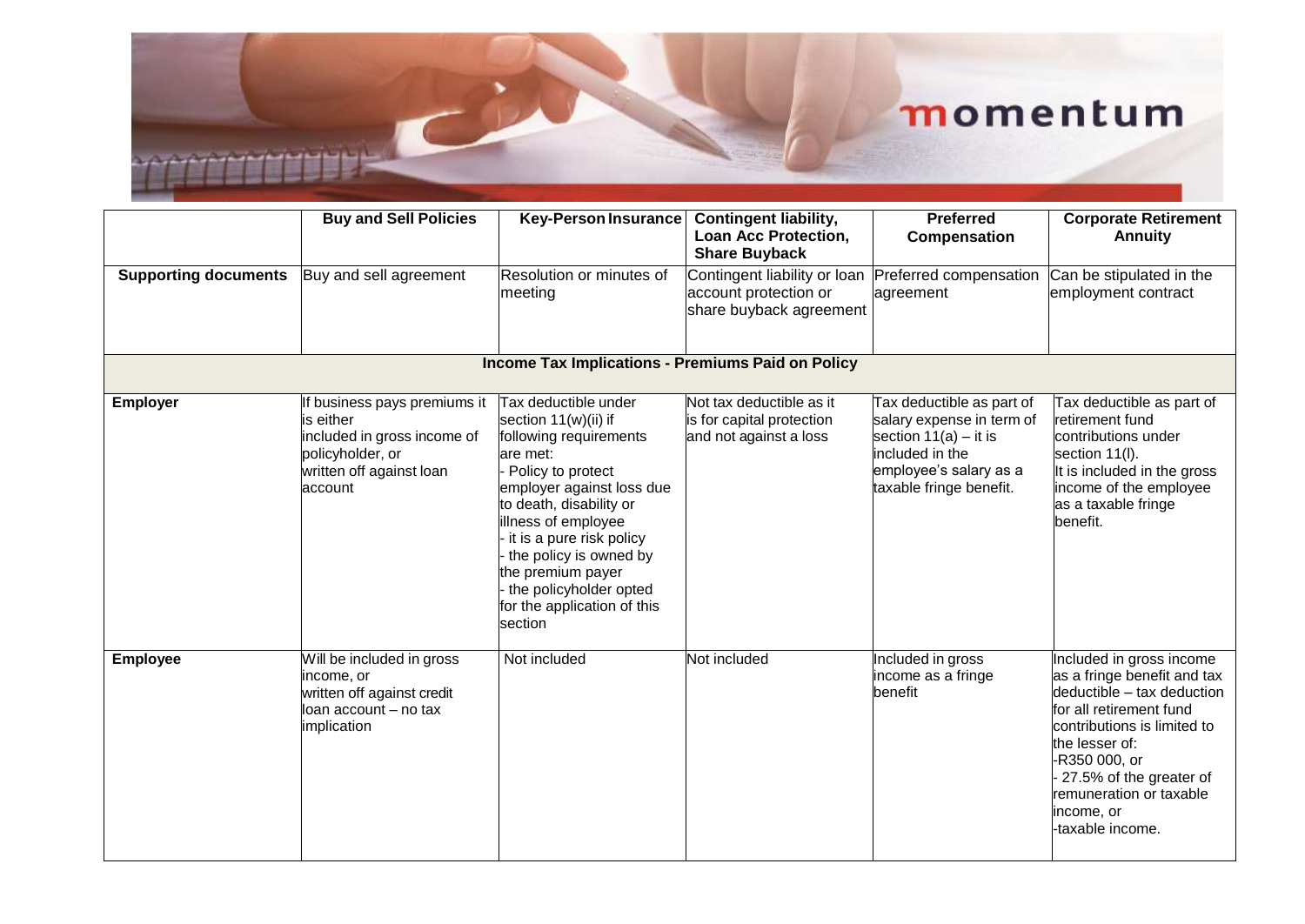|                                                            | <b>Buy and Sell Policies</b>                                                                             | <b>Key-Person Insurance</b>                                                                                                                                                                          | <b>Contingent Liability,</b><br>Loan Acc Protection,<br><b>Share Buyback</b>                                                                                                                       | <b>Preferred</b><br>Compensation                                                                                                                                         | <b>Corporate Retirement</b><br><b>Annuity</b>                                             |  |
|------------------------------------------------------------|----------------------------------------------------------------------------------------------------------|------------------------------------------------------------------------------------------------------------------------------------------------------------------------------------------------------|----------------------------------------------------------------------------------------------------------------------------------------------------------------------------------------------------|--------------------------------------------------------------------------------------------------------------------------------------------------------------------------|-------------------------------------------------------------------------------------------|--|
| <b>Income Tax Implications - Proceeds</b>                  |                                                                                                          |                                                                                                                                                                                                      |                                                                                                                                                                                                    |                                                                                                                                                                          |                                                                                           |  |
| <b>Employer</b>                                            | Not applicable                                                                                           | Included in gross income<br>under paragraph (m).<br>Exemption may apply in<br>terms of section 10(1)(gH)<br>if premiums were not tax<br>deductible under section<br>11(w)(ii)                        | Included in gross income<br>under paragraph (m) of the<br>definition.<br>Exemption applies in<br>terms of section<br>$10(1)(gH)$ as premiums<br>were not tax deductible<br>under section 11(w)(ii) | The only time the policy<br>proceeds will be paid to<br>the employer is if the<br>security cession is<br>invoked, in which case<br>the proceeds will pay out<br>tax-free | N/A                                                                                       |  |
| Policyholder/Employee                                      | Policy will pay out to<br>policyholder without<br>any income tax<br>implications                         | No inclusion                                                                                                                                                                                         | No inclusion as<br>proceeds applied by<br>company to settle a<br>capital expense                                                                                                                   | The proceeds will pay out<br>tax-free                                                                                                                                    | Proceeds are subject to tax<br>in terms of the Second<br>Schedule of the Income<br>Tax Ac |  |
|                                                            | Capital Gains Tax Implications on Proceeds - (Paragraph 55 of the Eight Schedule to Income Tax Act)      |                                                                                                                                                                                                      |                                                                                                                                                                                                    |                                                                                                                                                                          |                                                                                           |  |
| Payable to original<br>policyholder or<br>beneficiary, etc | CGT not applicable                                                                                       | No CGT payable                                                                                                                                                                                       | No CGT payable                                                                                                                                                                                     | No CGT payable                                                                                                                                                           | N/A                                                                                       |  |
| Payable to<br>cessionary                                   | Ceded to life insured<br>no CGT<br>Ceded to third party<br>no CGT if the policy is a<br>pure risk policy | Ceded to life insured<br>no CGT applicable (if<br>section 11(w)<br>requirements met) or if the<br>policy is pure risk only<br>Ceded to third party<br>no CGT payable if it is a<br>pure risk policy. | If the policy is a pure<br>risk policy no CGT will<br>be payable                                                                                                                                   | CGT will be payable on<br>proceeds if ceded<br>outright to a third party                                                                                                 | N/A                                                                                       |  |